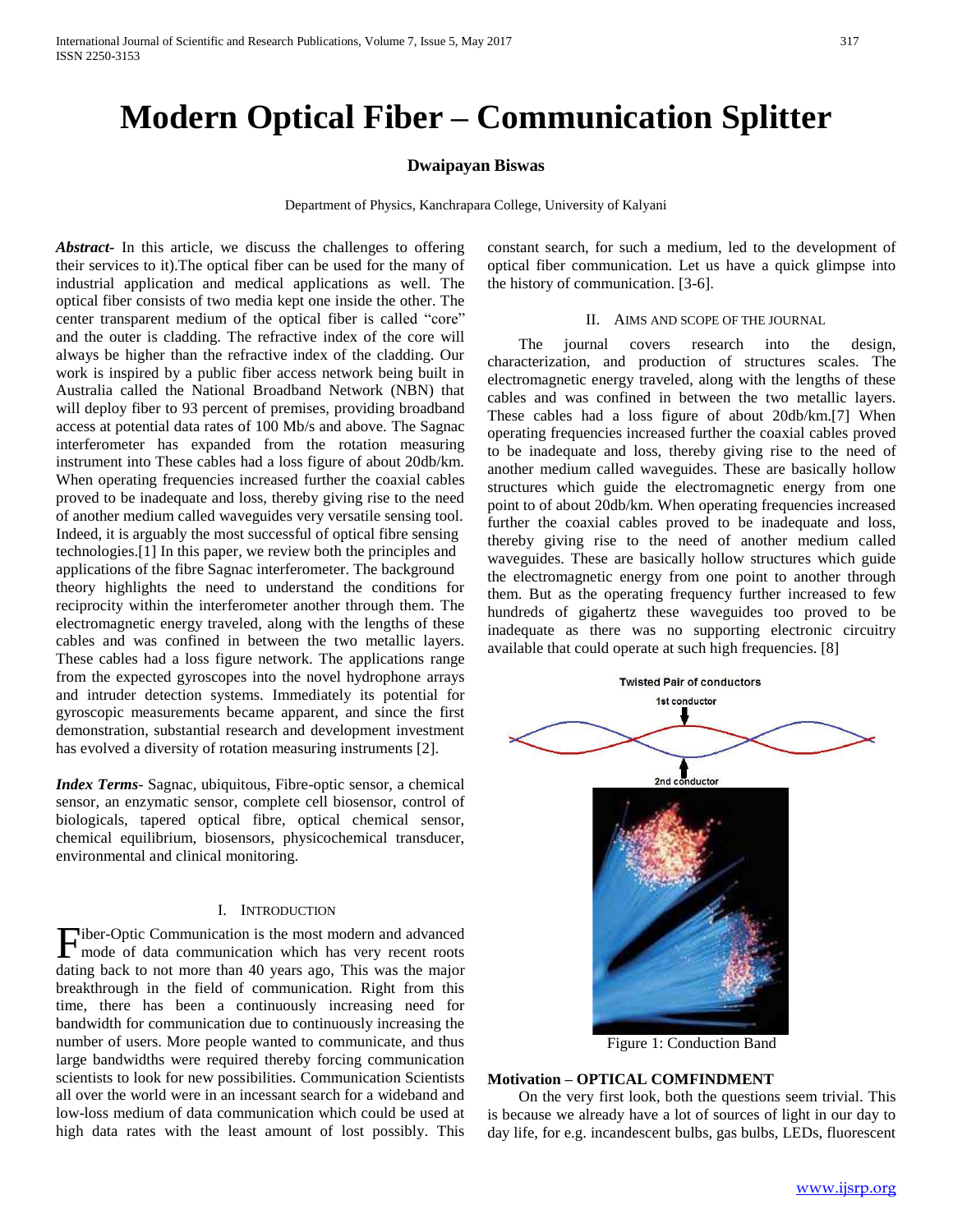lamps, etc. Then why worry about sources? Similarly, the second question also has a very obvious answer. Fibers are also used for illumination and are wrapped in bundles so that they may opt for a variety of other applications, including sensors and fiber.[9] lasers. They are used as light guides in medical and other applications where bright light needs to be shone on a target without a clear line-of-sight path. Many microscopes use fiberoptic light sources to provide intensely[10]



**Figure 2: Optical Communication Link through light source**

# III. WHY OPTICAL FIBRE

 Fibers having attenuations greater than 1 dB/km are rarely used in communication networks. Nevertheless, the attenuation of badly matched fibers may exceed 1 dB/km per connector or splice if they are badly handled during installation stages. A good coupling efficiency requires precise positioning of the fibers to center the cores. The simplest way to avoid connector losses is by splicing the two ends of the fibers permanently, either by gluing of by fusing at high temperatures. Losses in gaps can be viewed as a type of Fresnel loss because existing air space introduces two media interfaces and their associated Fresnel reflection losses. In this case, there are two major losses to be considered. The first loss takes place on the inner surface of the transmitting fiber, and the second loss occurs due to reflections from the surface of the second fiber. One way of eliminating these losses is by introducing a coupler that matches the optical impedances of the two materials.[11-13]



**Figure 3: Absorption with Low- Loss Peak**

## **Scattering Losses of an optical fiber**

 Despite the careful manufacturing techniques, most fibers are inhomogeneous that have disordered, amorphous structures. Therefore, high-order modes suffer more losses, thus causing modal dispersions. The modal dispersion is one of the primary cause of rising time degradation for increasing fiber wavelengths. In addition, propagation time varies with an index of refraction Power losses due to scattering are caused by such imperfections in the core material and irregularities between the junction and cladding as shown in Figure 2 . In homogeneities can be either structural or compositional in nature. In structural in homogeneities, the basic molecular structure has random components, whereas, in compositional inhomogeneity, the chemical composition of the material varies. The net effect from either inhomogeneity is a fluctuation in the refractive index. [14]As a rule of thumb, if the scale of these fluctuations is on the order of l/10 or less, each irregularity acts as a scattering center. This is a form of Rayleigh scattering and is characterized by an effective absorption coefficient that is proportional to . Rayleigh scattering can be caused by the existence of tiny dielectric inconsistencies in the glass.[15] Because these perturbations are small with respect to the waves being propagated, light striking a Rayleigh imperfection scatters in all directions. Scattering losses are less at longer wavelengths, where the majority of the transmission losses are due to absorption from impurities such as ions. Rayleigh scattering losses are not localized, and they follow a distribution law throughout the fiber.[18] However, they can be minimized by having low thermodynamic density fluctuations. A small part of the scattered light may scatter backward, propagating in the opposite direction. This backscattering has important characteristics and may be used for measuring fiber properties. Usually, the in homogeneities in the glass are smaller than the wavelength l of the light. The scattering losses in glass fibers approximately follow the Raleigh scattering law; that is, they are very high for small wavelengths and decrease with increasing wavelength.[19] In general, optical losses in the glass cause the optical power in fiber to fall off exponentially with the length L of the fiber.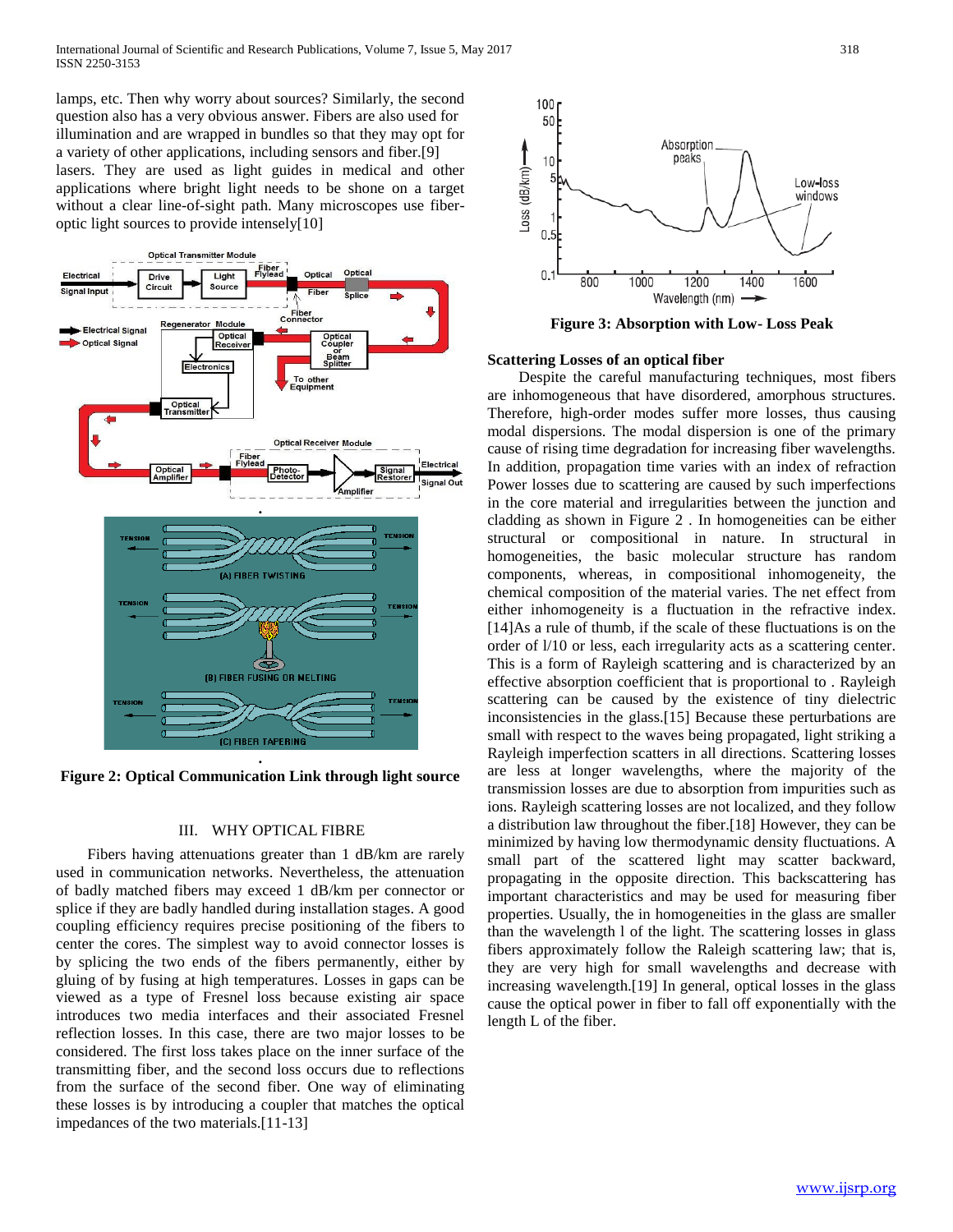

**Figure 4: Extrinsic Fiber Losses**

## IV. APPLICATIONS OF FIBER-OPTICS

- Mie Scattering
- Rayleigh Scattering

## **Mie Scattering**

 Non-perfect cylindrical structure of the fiber and imperfections like irregularities in the core-cladding interface, diameter fluctuations, strains, and bubbles may create linear scattering which is termed as Mie scattering



#### **Rayleigh Scattering**

 The dominant reason behind Rayleigh scattering is refractive index fluctuations due to density and compositional variation in the core. It is the major intrinsic loss mechanism in the low impedance window. Rayleigh scattering can be reduced to a large extent by using longest possible wavelength.[20]

# V. SYNTHESIS OF OPTICAL- FIBER

 This Chapter is devoted to the description of the optical cable installation methods. Each type of optical fiber cable has a specific strain limit, and special care and arrangements may be needed to ensure successful installation without exceeding it. Some of the most difficult situations for the installation of optical fiber cables are in underground ducts. The condition and geometry of duct routes are of great importance. Damage caused by overloading during installation may not be immediately apparent but can lead to failure later in its service life. Also, aspects related to bending during the installation may require special consideration. Consideration should also be given to factors of time and disturbance. Installation equipment may be required to run for long periods of time and the time of day, noise levels, and traffic disruption should be taken into account.[22]

 There are many types of cable installation (underground duct, trenchless, mini-trench, aerial, submarine, etc.) are described. Clause 2 deals with additional safety precautions when installing optical cables. In a top-down approach -a large piece of material is cut down to small pieces through different means such as lithography and electrophoresis. In order to obtain a reliable end-to-end network, all different network nodes shall be evaluated using the same methods and metrics.[23]

 A network node should be able to fulfill its optical functionalities, including the ability to be reconfigured, in all conditions of the environment, in which the node will reside



**Figure 6: SR7265 DSP Lock-In Amplifier**



**Figure 7: Fiber reconfiguration with Scattering**

## VI. CONCLUSION

 The choice of an appropriate emergency restoration method for a damaged optical fiber cable, as well as its permanent repair, depends on the extent of the damage and particularly on the distribution of fiber breaks. The restoration procedures presented below are based on the premise that optical fiber cable systems carry large traffic cross sections and warrant a substantial. Thus, a basic understanding of the mechanics of cable behavior, with regard to the mechanical tension applied to the cable, in damage situations is important in developing and applying these methods. Especially at high optical power levels scattering causes disproportionate attenuation, due to non-linear behavior. Because